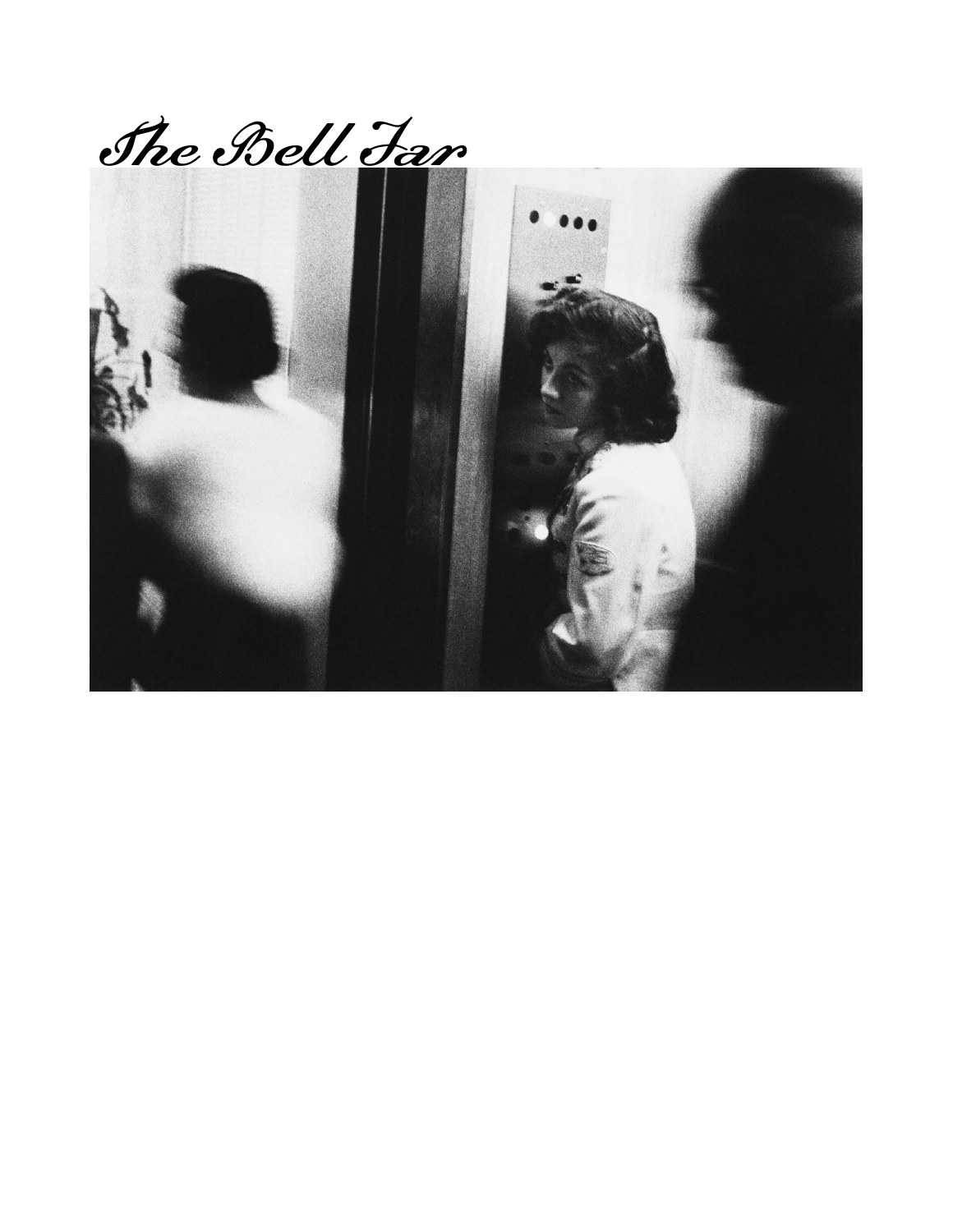| Name |  |
|------|--|
|------|--|

Essential questions

Who was Sylvia Plath? Why do you think she used a penname when she published The Bell Jar?

Who were the Rosenbergs? Why does Plath begin The Bell Jar with an allusion from American history?

In what ways is Sylvia Plath's The Bell Jar similar to J.D. Salinger's The Catcher in the Rye?

What is the primary meaning of the novel's titular Bell Jar?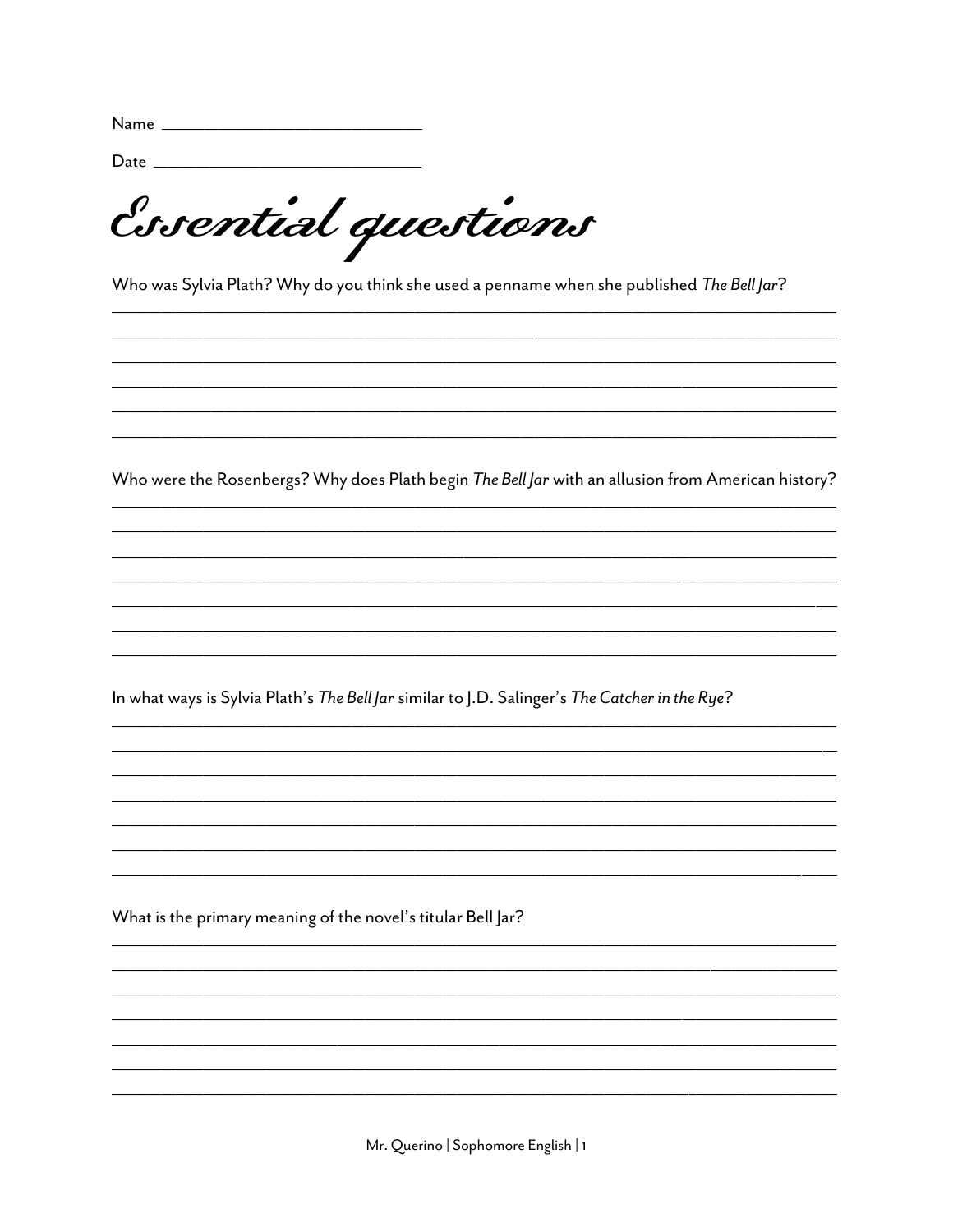"Instead of leaf shapes and enlarged diagrams of the holes the leaves breathe through and fascinating words like carotene and xanthophyll on the blackboard, there were these hideous, cramped, scorpion-lettered formulas in Mr. Manzi's special red chalk."

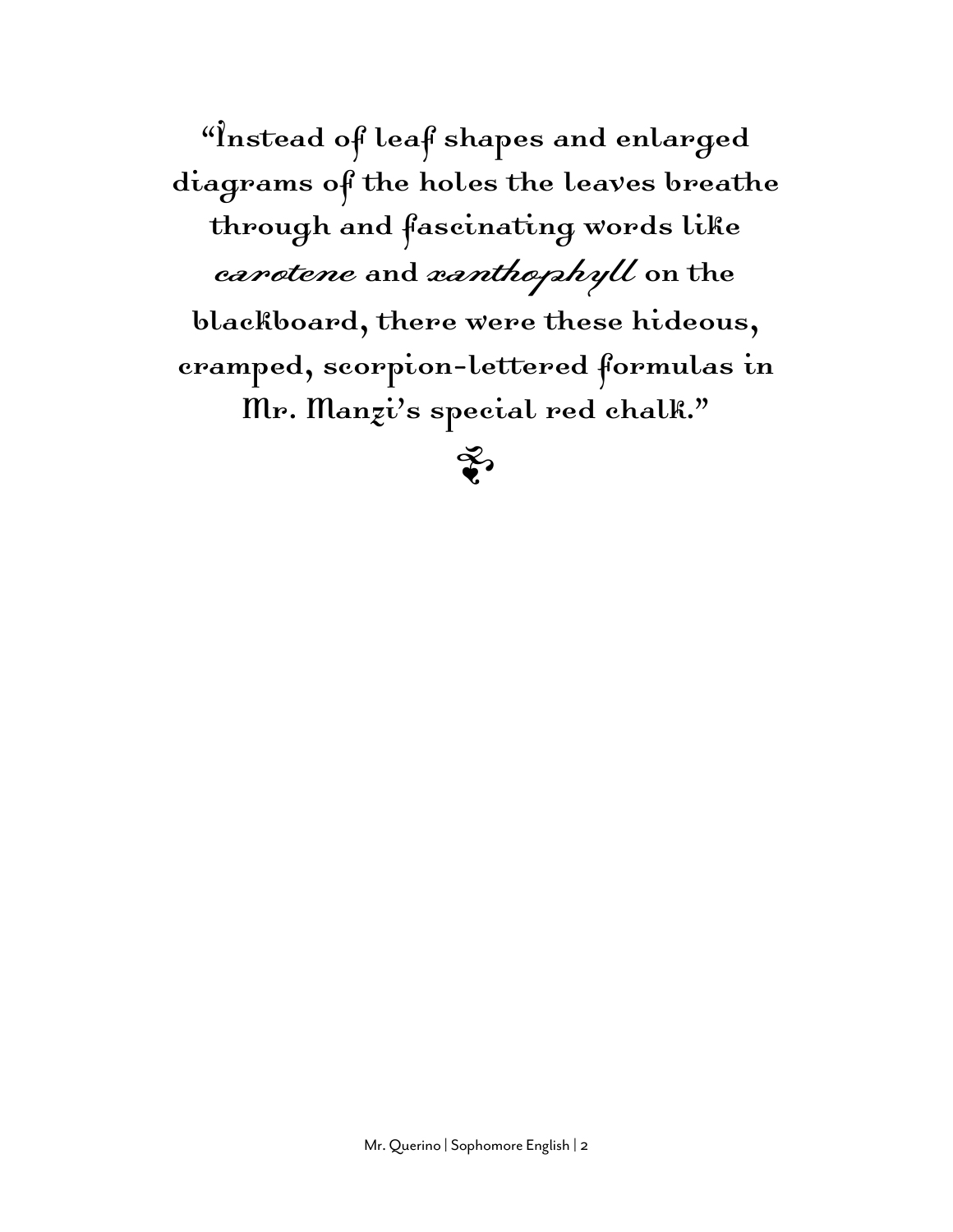## Vocabulary

These words which appear in The Bell Jar have been identified as words or derivatives of words that have appeared on past SAT tests. They are listed here in the order in which they appear in the novel.

- 1. Seep to pass or escape through an opening very slowly and in small quantities.
- 2. Hullaballoo noisy excitement or fuss.
- 3. Abrasive using friction and roughness of texture to smooth or clean a surface.
- 4. Elaborate made with a lot of intricate detail or extravagant ornamentation.
- 5. Giddy- feeling dizzy or unsteady and as if about to fall down.
- 6. Intuition the state of being aware of or knowing something without having to discover or perceive it, or the ability to do this.
- 7. Cynical contemptuous of human nature or the motives, goodness, or sincerity of others.
- 8. Gawky awkward and clumsy, often because of being tall and not well coordinated.
- 9. Morbid inspiring disgust or horror.
- 10. Crucial most vital and of the greatest significance in determining an outcome.
- 11. Nonchalant calm and unconcerned about things.
- 12. Vamoosed to leave in a hurried way.
- 13. Devout devoted to a particular personal interest or cause.
- 14. Impassive showing no outward sign of emotion, especially on the face.
- 15. Verdant green with vegetation or foliage.
- 16. Waspish showing spite or bad temper.
- 17. Peculiar unknown to most people, e.g. because of being hidden or remote
- 18. Ptomaine one of a foul-smelling group of organic bases containing nitrogen.
- 19. Homely plain or less than pleasing in appearance.
- 20. Evasion avoidance of something unpleasant, especially a moral or legal obligation.
- 21. Fuming to emit gas, smoke, or vapor, or be emitted in this form.
- 22. Spiritual relating to the soul or spirit, usually in contrast to material things.
- 23. Boisterous full of noisy enthusiasm and energy, and often roughness or wildness.
- 24. Repulsive making somebody feel disgust or very strong dislike.
- 25. Unscrupulous not restrained by moral or ethical principles.
- 26. Histrionic overdramatic in reaction or behavior.
- 27. Brazen showing or expressing boldness and a complete lack of shame.
- 28. Idiom a fixed distinctive expression whose meaning cannot be deduced from the combined meanings of its actual words.
- 29. Seduce to persuade somebody to have sex, especially by using a romantic or deceptive approach.
- 30. Rendering a portrayal of somebody or something in art, music, literature, or drama.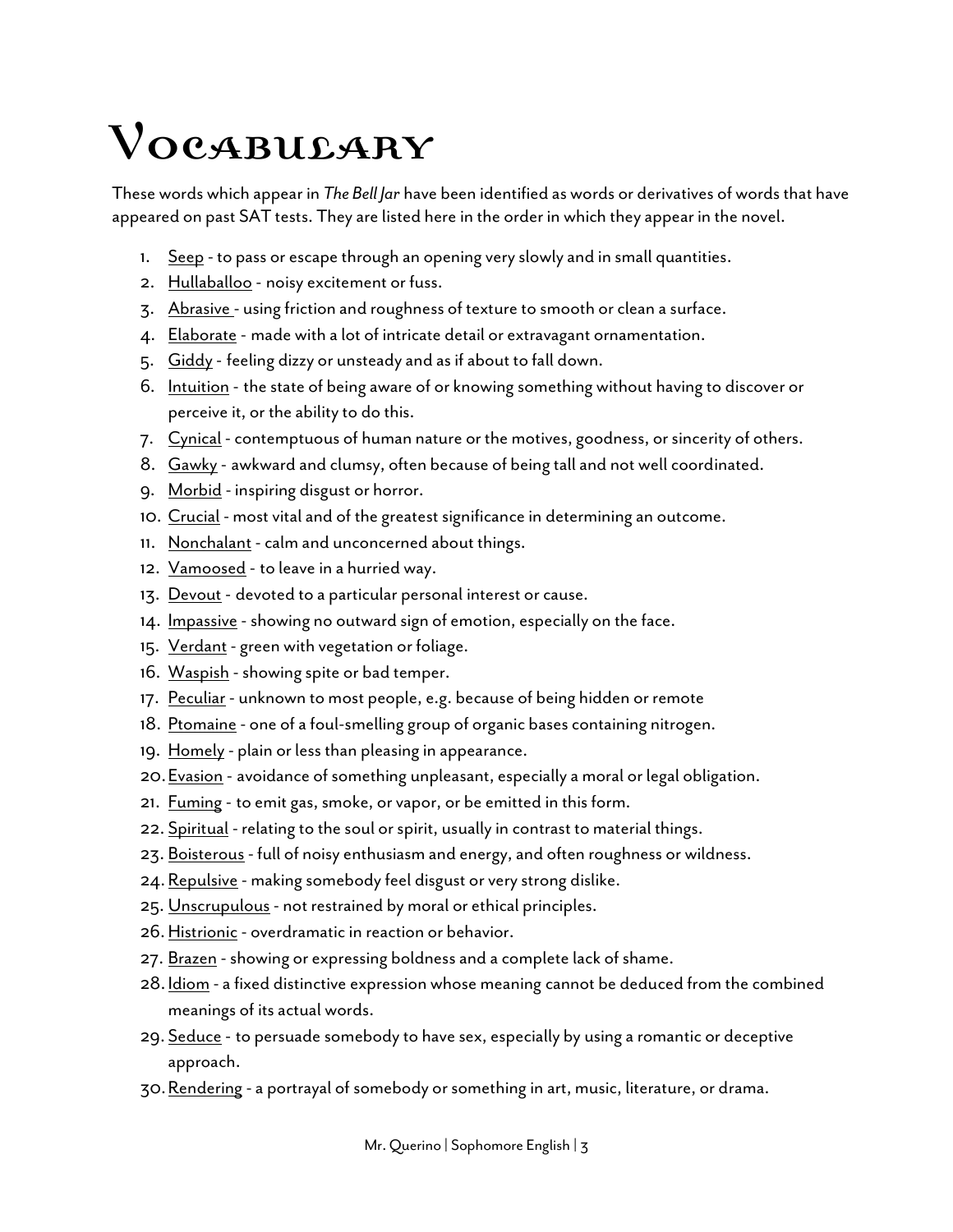"The silence depressed me. It wasn't the silence of silence. It was my own silence."

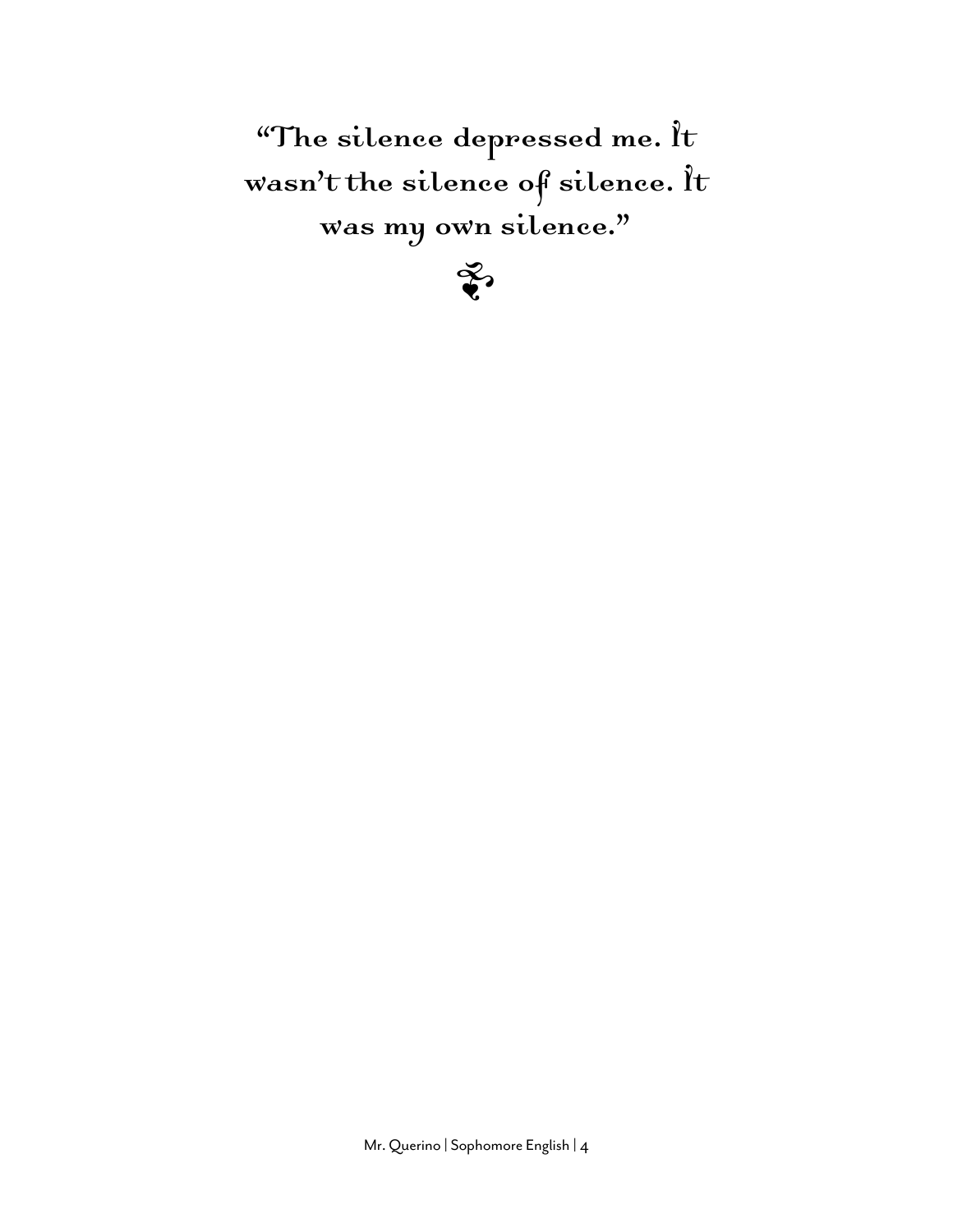"The Sound of Silence" Written by Paul Simon and Performed by Simon and Garfunkel (1964)

Hello darkness, my old friend I've come to talk with you again Because a vision softly creeping Left its seeds while I was sleeping And the vision that was planted in my brain Still remains Within the sound of silence

In restless dreams I walked alone Narrow streets of cobblestone 'Neath the halo of a street lamp I turned my collar to the cold and damp When my eyes were stabbed by the flash of a neon light That split the night And touched the sound of silence

And in the naked light I saw Ten thousand people, maybe more People talking without speaking People hearing without listening People writing songs that voices never share And no one dared Disturb the sound of silence

"Fools," said I, "You do not know Silence like a cancer grows Hear my words that I might teach you Take my arms that I might reach you" But my words, like silent raindrops fell And echoed In the wells of silence

And the people bowed and prayed To the neon god they made And the sign flashed out its warning In the words that it was forming And the sign said, "The words of the prophets are written on the subway walls And tenement halls" And whispered in the sounds of silence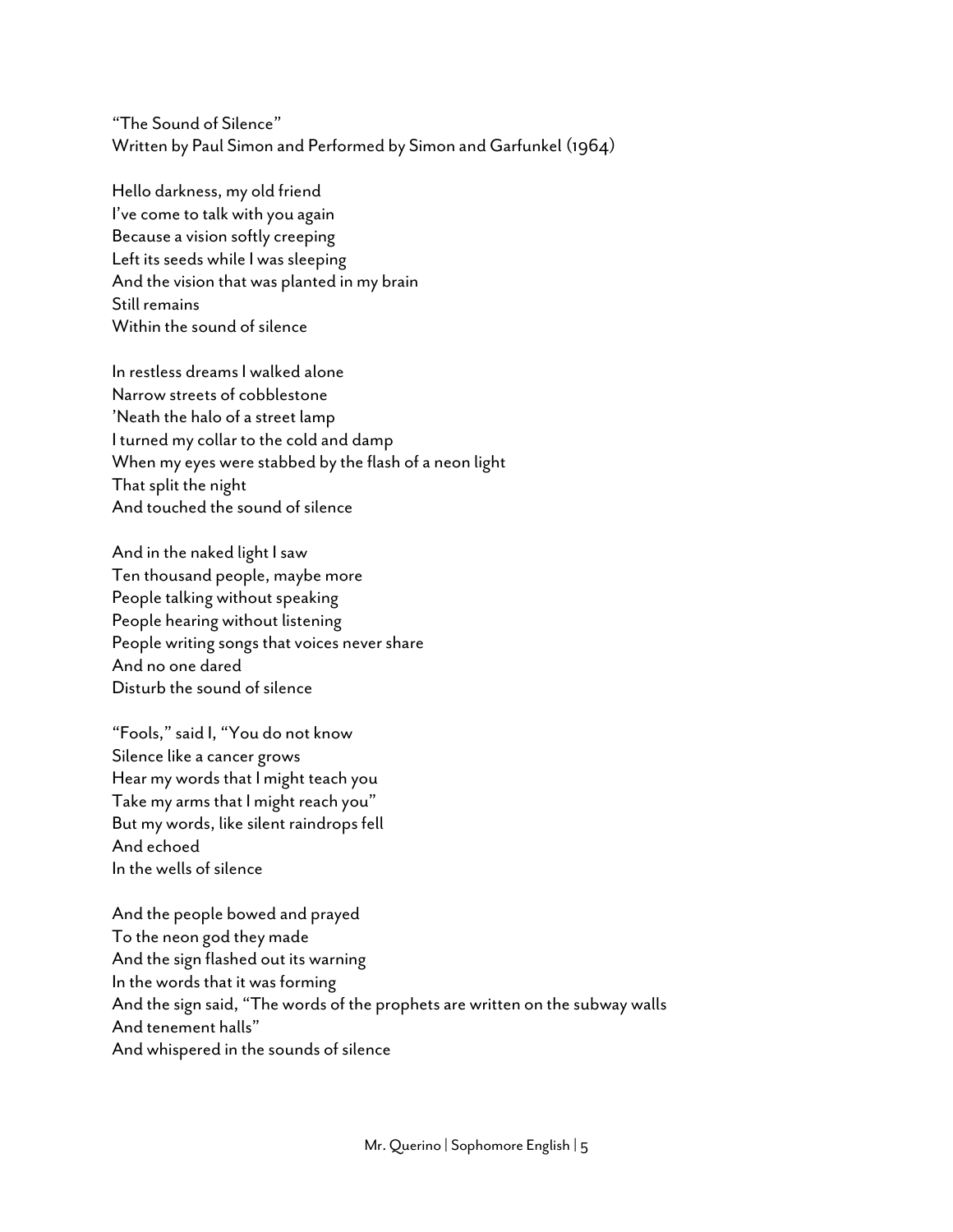| Name |  |  |  |
|------|--|--|--|
|      |  |  |  |

 ${\small \textsf{Date}} \xspace$ 

| HOLDED CAULFIELD | ESTHER GREENWOOD |
|------------------|------------------|
|                  |                  |
|                  |                  |
|                  |                  |
|                  |                  |